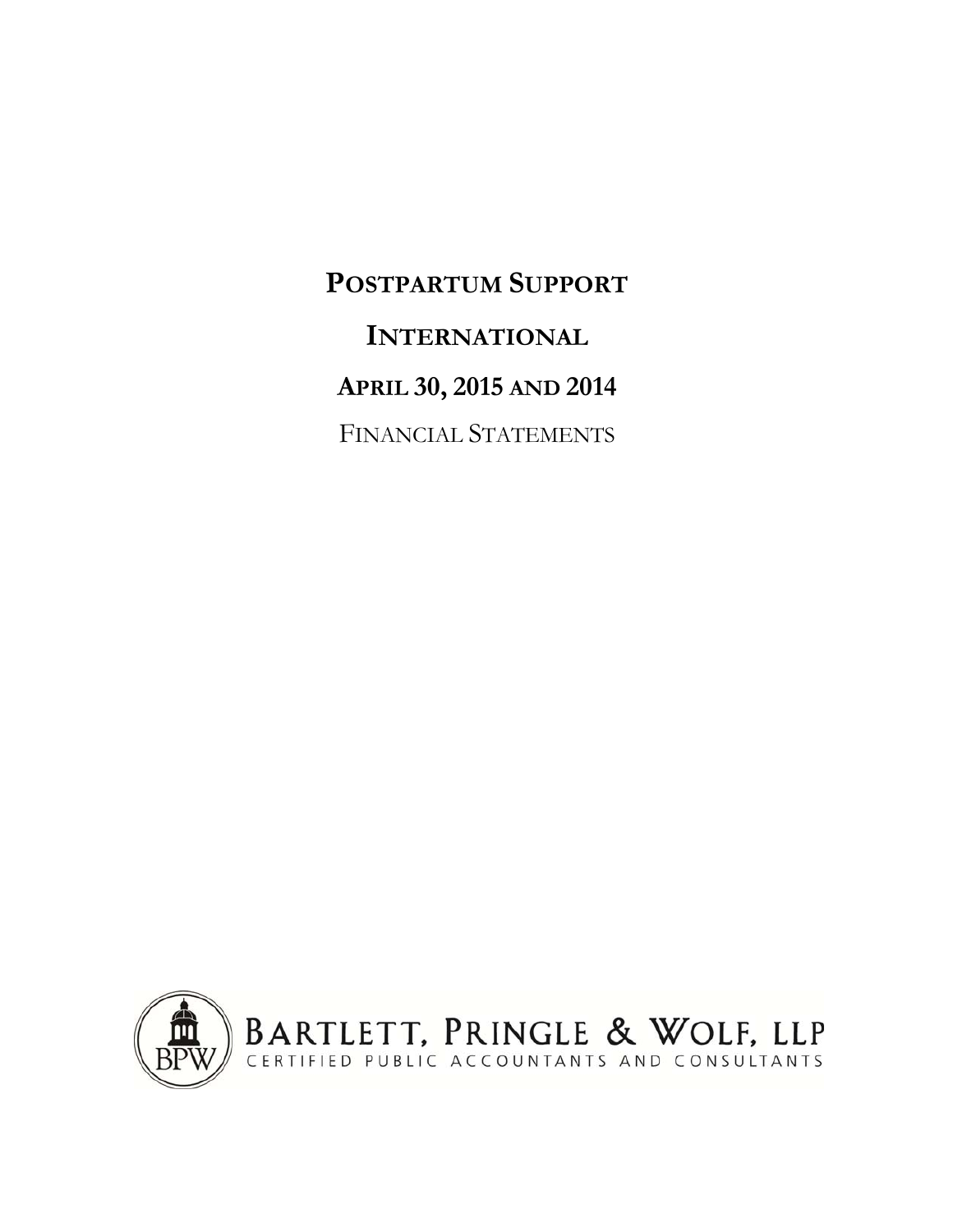# **TABLE OF CONTENTS**

# Page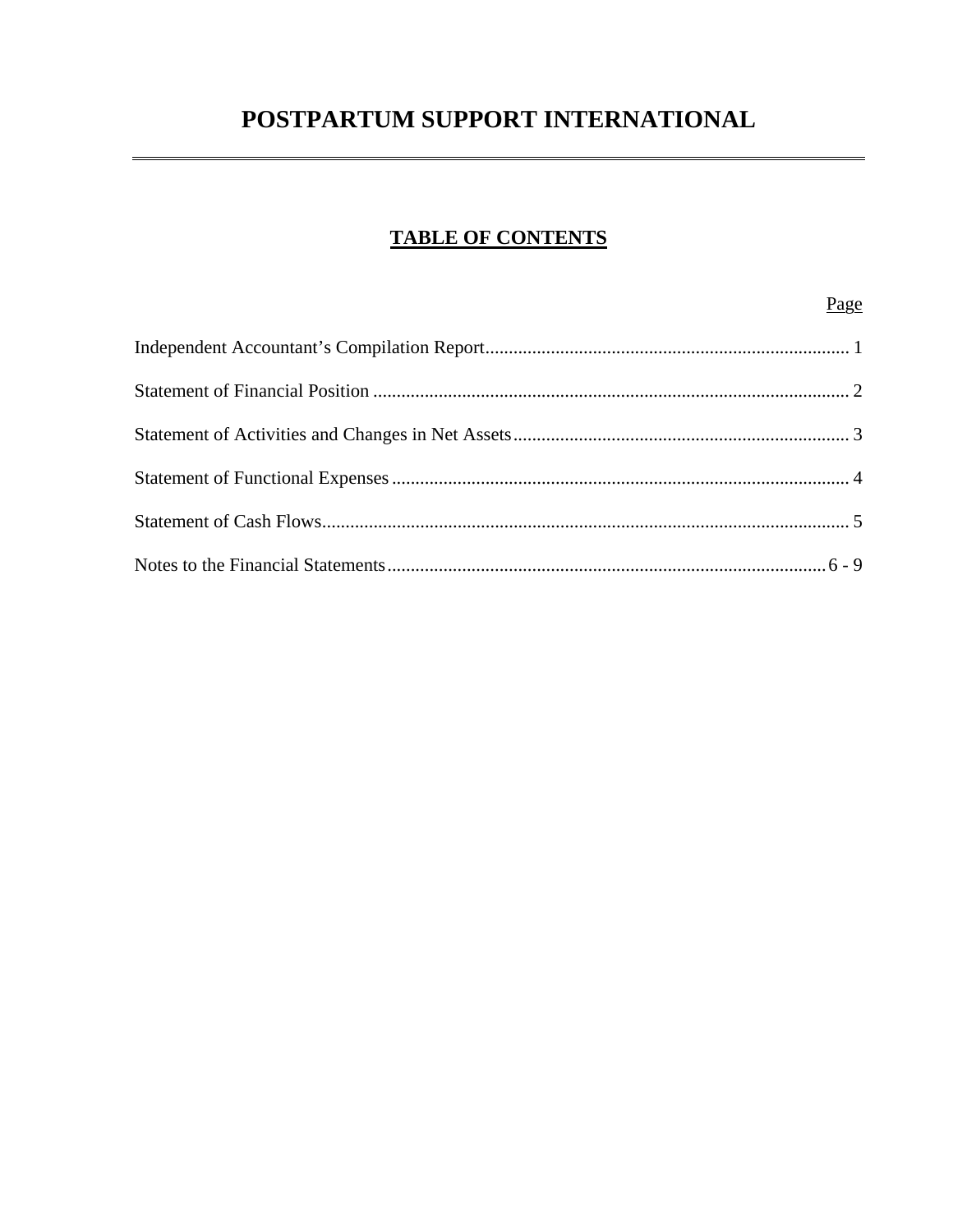

BARTLETT, PRINGLE & WOLF, LLP<br>CERTIFIED PUBLIC ACCOUNTANTS AND CONSULTANTS

February 15,2016

# INDEPENDENT ACCOUNTANT'S COMPILATION REPORT

# To the Board of Directors Postpartum Support International:

We have compiled the accompanying statement of financial position of Postpartum Support International (a non-profit corporation) as of April 30, 2015 and 2014, and the related statements of activities and changes in net assets, functional expenses and cash flows for the years then ended. We have not audited or reviewed the accompanying financial statements and, accordingly, do not express an opinion or any other form of assurance about whether the financial statements are in accordance with accounting principles generally accepted in the United States of America.

Management is responsible for the preparation and fair presentation of the financial statements in accordance with accounting principles generally accepted in the United States of America and for designing, implementing, and maintaining internal control relevant to the preparation and fair presentation of the financial statements.

Our responsibility is to conduct the compilations in accordance with Statements on Standards for Accounting and Review Services issued by the American Institute of Certified Public Accountants. The objective of a compilation is to assist management in presenting financial information in the form of financial statements without undertaking to obtain or provide any assurance that there are no material modifications that should be made to the financial statements.

Bartlett, Fringh rWolf, LG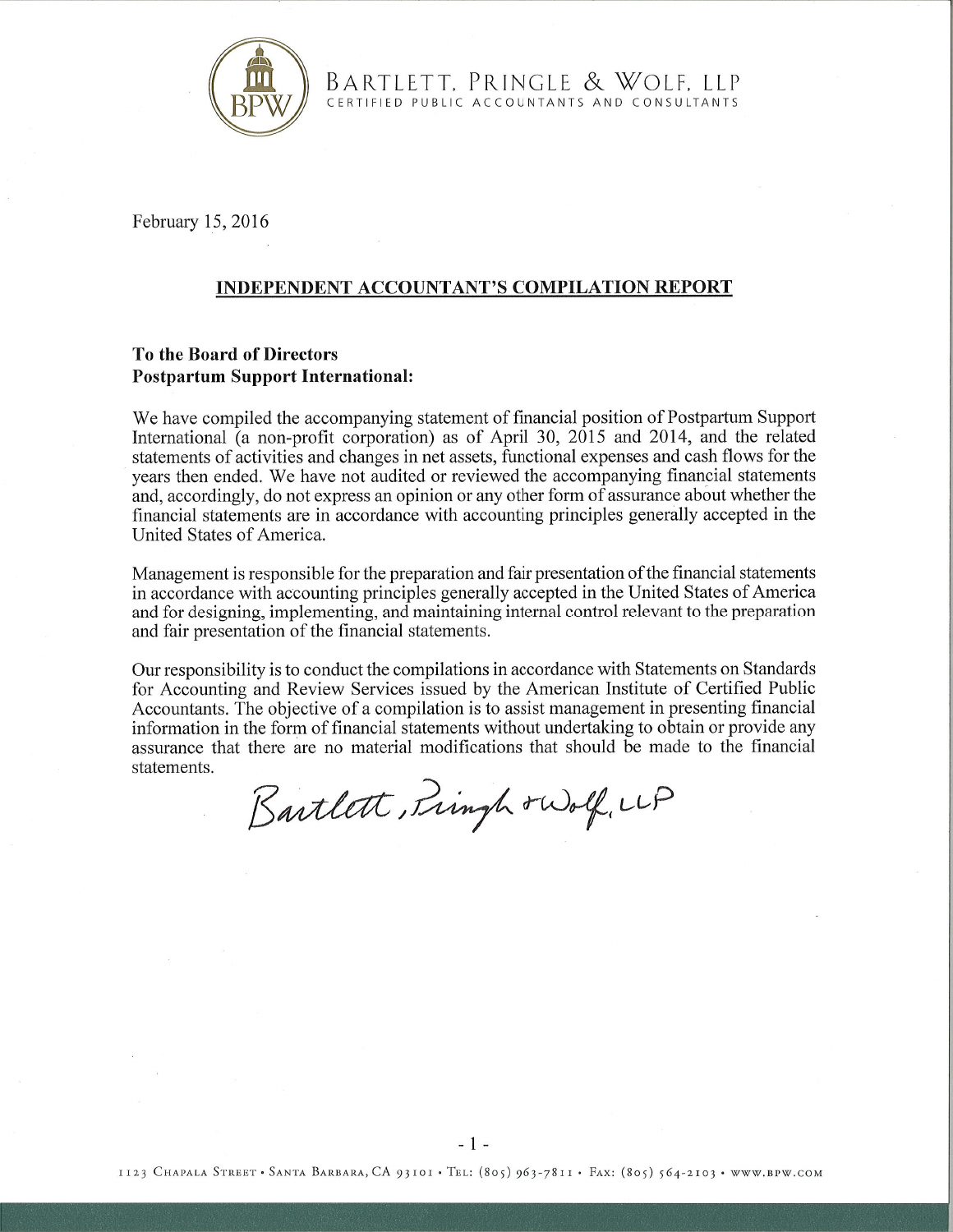# **POSTPARTUM SUPPORT INTERNATIONAL STATEMENT OF FINANCIAL POSITION April 30, 2015 and 2014 (Unaudited - See Independent Accountant's Compilation Report)**

| <b>ASSETS</b>                           |               |    |         |
|-----------------------------------------|---------------|----|---------|
|                                         | 2015          |    | 2014    |
| <b>Current Assets:</b>                  |               |    |         |
| Cash and cash equivalents               | \$<br>364,931 | \$ | 242,715 |
| Accounts receivable                     | 298           |    | 298     |
| Deposits and prepaid expenses           | 2,551         |    |         |
| Total current assets                    | 367,780       |    | 243,013 |
| Equipment                               | 2,298         |    | 2,298   |
| Less accumulated depreciation           | (2,298)       |    | (2,298) |
| Net equipment                           |               |    |         |
| <b>Total Assets</b>                     | \$<br>367,780 | \$ | 243,013 |
| <b>LIABILITIES AND NET ASSETS</b>       |               |    |         |
| <b>Current Liabilities:</b>             |               |    |         |
| Accounts payable and accrued expenses   | \$<br>475     | \$ | 1,129   |
| Deferred revenue                        | 37,381        |    | 58,306  |
| <b>Total current liabilities</b>        | 37,856        |    | 59,435  |
| Net Assets:                             |               |    |         |
| Unrestricted                            | 329,674       |    | 160,925 |
| Temporarily restricted                  | 250           |    | 22,653  |
| Total net assets                        | 329,924       |    | 183,578 |
| <b>Total Liabilities and Net Assets</b> | \$<br>367,780 | \$ | 243,013 |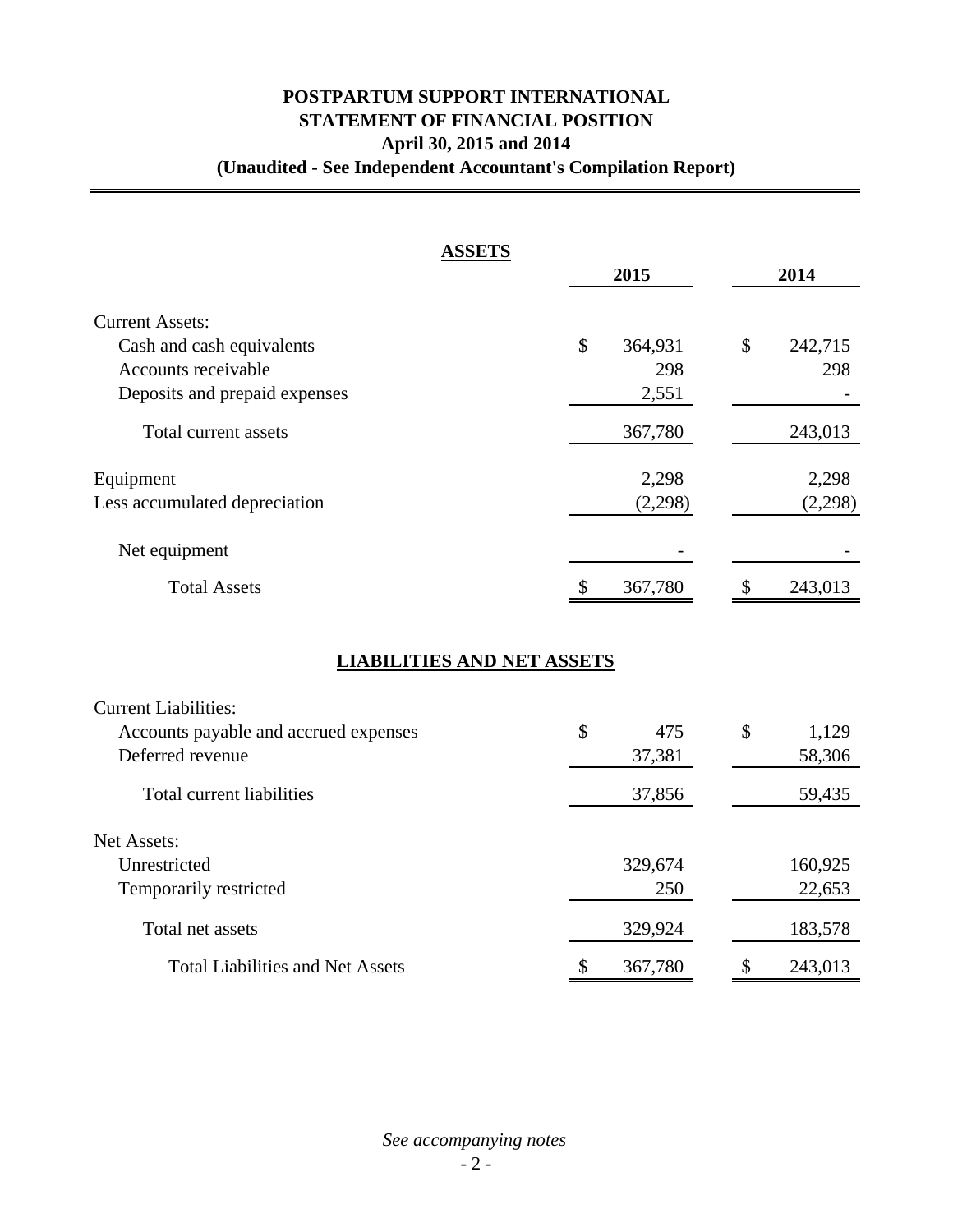# **POSTPARTUM SUPPORT INTERNATIONAL STATEMENT OF ACTIVITIES AND CHANGES IN NET ASSETS For the Years Ended April 30, 2015 and 2014 (Unaudited - See Independent Accountant's Compilation Report)**

|                                        | 2015          |    | 2014    |  |
|----------------------------------------|---------------|----|---------|--|
| <b>Special Event Revenue:</b>          |               |    |         |  |
| Gross revenue                          | \$<br>5,055   | \$ | 3,245   |  |
| Direct expenses                        |               |    |         |  |
| Special event revenue, net             | 5,055         |    | 3,245   |  |
| Public Support and Other Revenue:      |               |    |         |  |
| Contributions                          | 34,673        |    | 15,138  |  |
| Grant income                           | 2,500         |    |         |  |
| Membership                             | 72,101        |    | 59,309  |  |
| Conference income                      | 155,225       |    | 42,639  |  |
| Program service income                 | 184,644       |    | 78,475  |  |
| Miscellaneous income                   | 21,087        |    | 110     |  |
| Total public support and other revenue | 470,230       |    | 195,671 |  |
| Total unrestricted                     |               |    |         |  |
| revenue                                | 475,285       |    | 198,916 |  |
| Expenses:                              |               |    |         |  |
| Program services                       | 258,172       |    | 118,213 |  |
| Management and general                 | 64,679        |    | 54,463  |  |
| Fundraising                            | 6,338         |    | 6,256   |  |
| Total expenses                         | 329,189       |    | 178,932 |  |
| Change in unrestricted net assets      | 146,096       |    | 19,984  |  |
| Temporarily restricted contributions   | 250           |    | 3,730   |  |
| Change in net assets                   | 146,346       |    | 23,714  |  |
| Net assets at beginning of year        | 183,578       |    | 159,864 |  |
| Net assets at end of year              | \$<br>329,924 | \$ | 183,578 |  |

*See accompanying notes*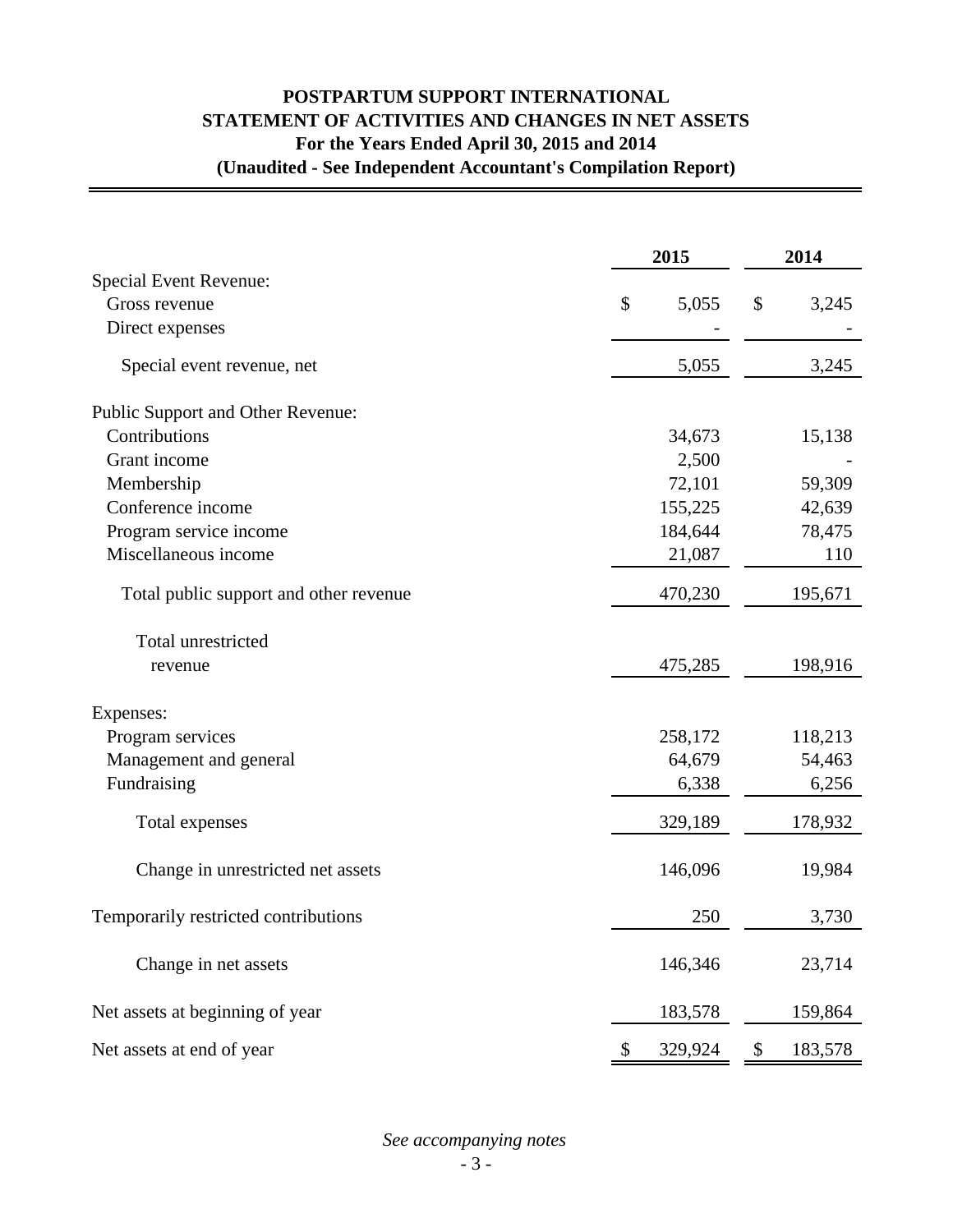# **POSTPARTUM SUPPORT INTERNATIONAL STATEMENT OF FUNCTIONAL EXPENSES For the Years Ended April 30, 2015 and 2014 (Unaudited - See Independent Accountant's Compilation Report)**

|                            | Program<br><b>Services</b> | <b>Management</b><br>and General | <b>Fundraising</b> | 2015<br><b>Total</b> | 2014<br><b>Total</b>     |
|----------------------------|----------------------------|----------------------------------|--------------------|----------------------|--------------------------|
| <b>Bank</b> fees           | \$                         | \$<br>2,963                      | \$                 | \$<br>2,963          | \$<br>1,835              |
| Board development          | 960                        | 2,879                            |                    | 3,839                | 4,202                    |
| Bookkeeping service        |                            | 1,299                            |                    | 1,299                | 2,624                    |
| Dues and subscriptions     |                            | 175                              |                    | 175                  |                          |
| Workers compensation       |                            | 795                              |                    | 795                  | 735                      |
| Grants                     | 6,098                      |                                  |                    | 6,098                | 9,986                    |
| Insurance                  | 334                        | 1,752                            | 57                 | 2,143                | 3,810                    |
| Licenses and permits       |                            | 201                              |                    | 201                  | 221                      |
| Miscellaneous              |                            | 61                               |                    | 61                   | 1,097                    |
| Office expenses            | 1,332                      | 666                              | 666                | 2,664                | 1,710                    |
| Payroll expense            | 35,348                     | 40,168                           | 4,820              | 80,336               | 65,280                   |
| Postage and delivery       | 958                        | 480                              | 480                | 1,918                | 2,581                    |
| <b>PPD</b> awareness       | 1,489                      |                                  |                    | 1,489                | 1,215                    |
| PPD support and training   | 62,205                     |                                  |                    | 62,205               | 9,482                    |
| Printing, reproduction and |                            |                                  |                    |                      |                          |
| publications               | 8,310                      |                                  |                    | 8,310                | 23,040                   |
| Professional fees          |                            | 8,228                            |                    | 8,228                | 4,500                    |
| PSI conference             | 124,454                    |                                  |                    | 124,454              | 21,022                   |
| Rent                       | 4,914                      | 1,071                            | 315                | 6,300                | 5,775                    |
| Telephone                  | 1,840                      | 1,840                            |                    | 3,680                | 1,368                    |
| <b>Utilities</b>           | 2,101                      | 2,101                            |                    | 4,202                | 4,969                    |
| PSI Video                  |                            |                                  |                    |                      |                          |
| Website                    | 7,829                      |                                  |                    | 7,829                | 13,480                   |
| <b>Totals</b>              | 258,172                    | \$<br>64,679                     | \$<br>6,338        | 329,189<br>\$        | $\mathcal{S}$<br>178,932 |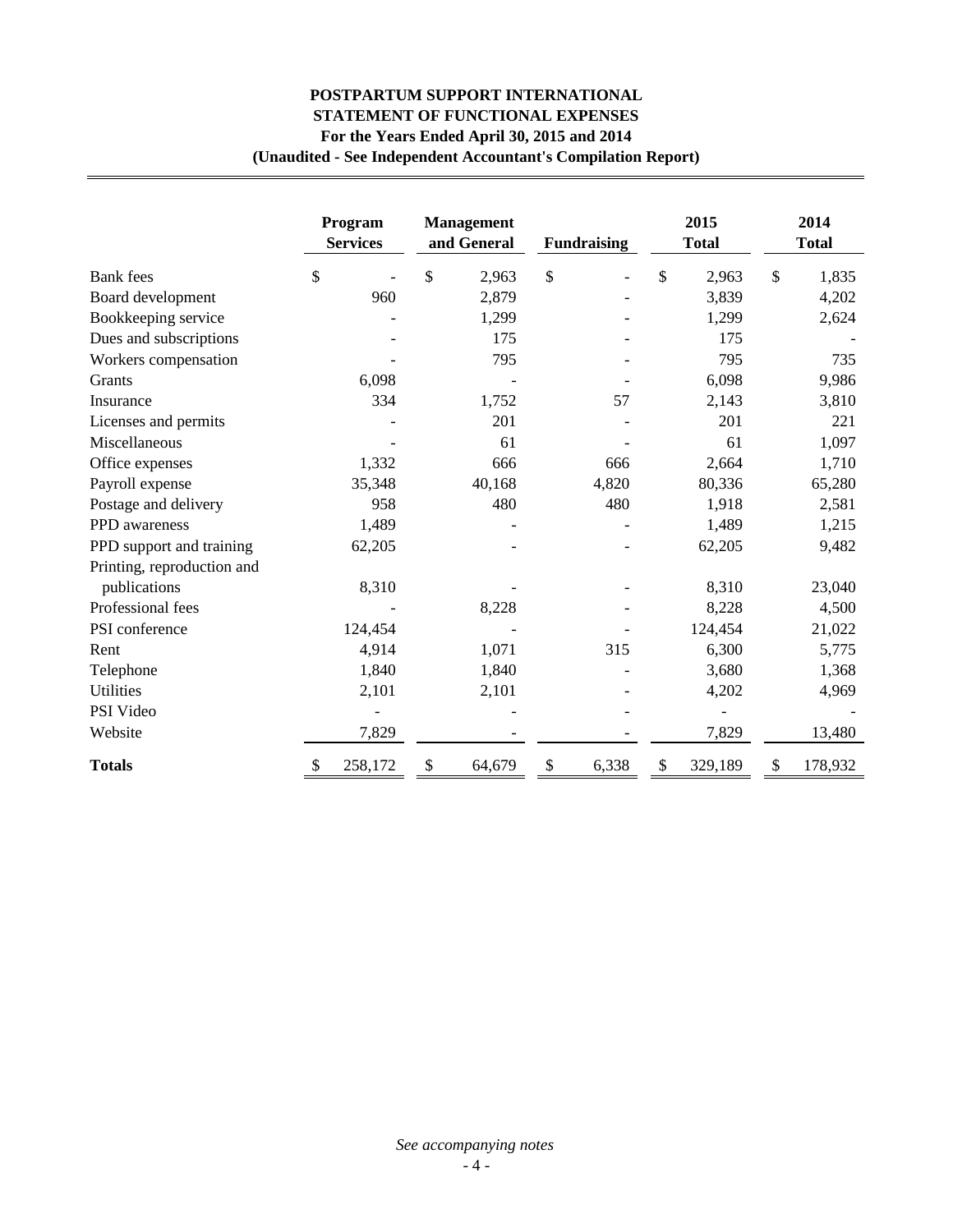# **POSTPARTUM SUPPORT INTERNATIONAL STATEMENT OF CASH FLOWS For the Years Ended April 30, 2015 and 2014 (Unaudited - See Independent Accountant's Compilation Report)**

|                                                      | 2015 |           | 2014         |  |
|------------------------------------------------------|------|-----------|--------------|--|
| Cash Flows from Operating Activities:                |      |           |              |  |
| Change in net assets                                 | \$   | 146,346   | \$<br>23,714 |  |
| Adjustments to reconcile change in net assets to net |      |           |              |  |
| cash provided by operating activities:               |      |           |              |  |
| (Increase) decrease in:                              |      |           |              |  |
| Accounts receivable                                  |      |           | 2,598        |  |
| Deposits and prepaid expenses                        |      | (2,551)   | 1,733        |  |
| Increase (decrease) in:                              |      |           |              |  |
| Accounts payable and accrued expenses                |      | (654)     | (971)        |  |
| Deferred revenue                                     |      | (20, 925) | 55,709       |  |
| Net cash provided by operating activities            |      | 122,216   | 82,783       |  |
|                                                      |      |           |              |  |
| Increase in Cash and Cash Equivalents                |      | 122,216   | 82,783       |  |
| Cash and Cash Equivalents at Beginning of Year       |      | 242,715   | 159,932      |  |
| Cash and Cash Equivalents at End of Year             |      | 364,931   | 242,715      |  |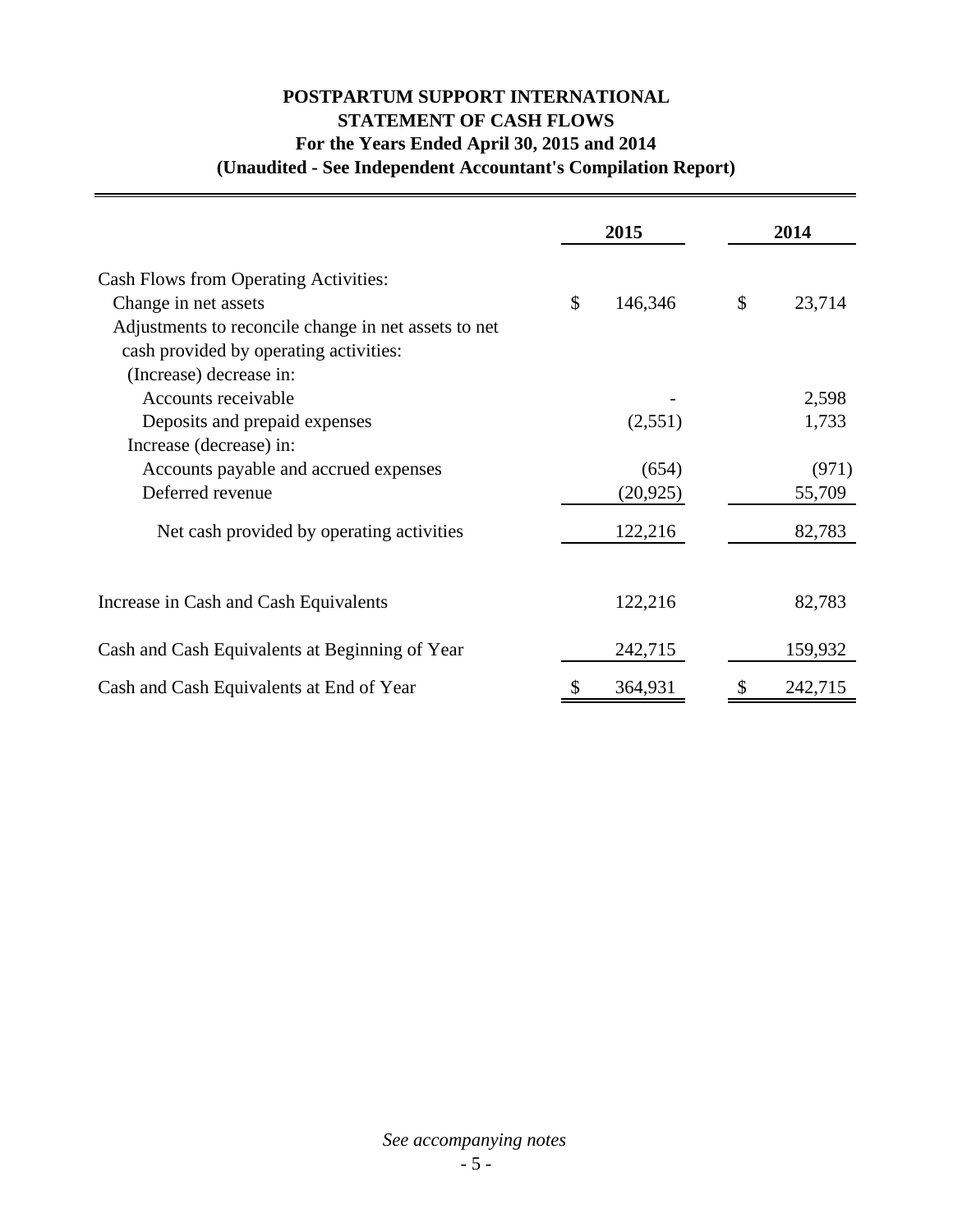# **NOTES TO FINANCIAL STATEMENTS**

#### **(Unaudited - See Independent Accountant's Compilation Report)**

#### **Note 1 - Nature of Organization**

Postpartum Support International (the Organization), a non-profit corporation, was incorporated as a California nonprofit corporation. The Organization was formed to provide support and education for perinatal mood disorders. The Organization's programs include:

#### *Annual Conference*

The Organization's annual conference provides a venue for self-help volunteers and health professionals to network worldwide; share, gain and bring back information to their local communities on the best way to help women and their families cope with perinatal mood and anxiety disorders.

#### *Support Network*

The Organization provides a social support network: Postpartum Support International members and area coordinators in 50 states and 40 countries worldwide who provide emotional support through groups, educational information and referral to local professionals for postpartum families in their areas.

#### *Educational Resources*

The Organization provides postpartum support training to professionals and lay volunteers. The Organization hosts a website at www.postpartum.net that provides information on forms of perinatal mood and anxiety disorders along with referrals to local resources for consumers and professionals.

# **Note 2 - Summary of Significant Accounting Policies**

#### A) Basis of Accounting

The Organization prepares its financial statements on the accrual basis of accounting.

#### B) Basis of Presentation

The accounting and reporting method used by the Organization classifies resources by their nature and purpose, based on the presence or absence of donor-imposed restrictions, into three classes of net assets:

#### Unrestricted Net Assets

The unrestricted group of net assets represents unrestricted resources available for current support of the Organization's activities. Designations by the Board of Directors are included in unrestricted net assets.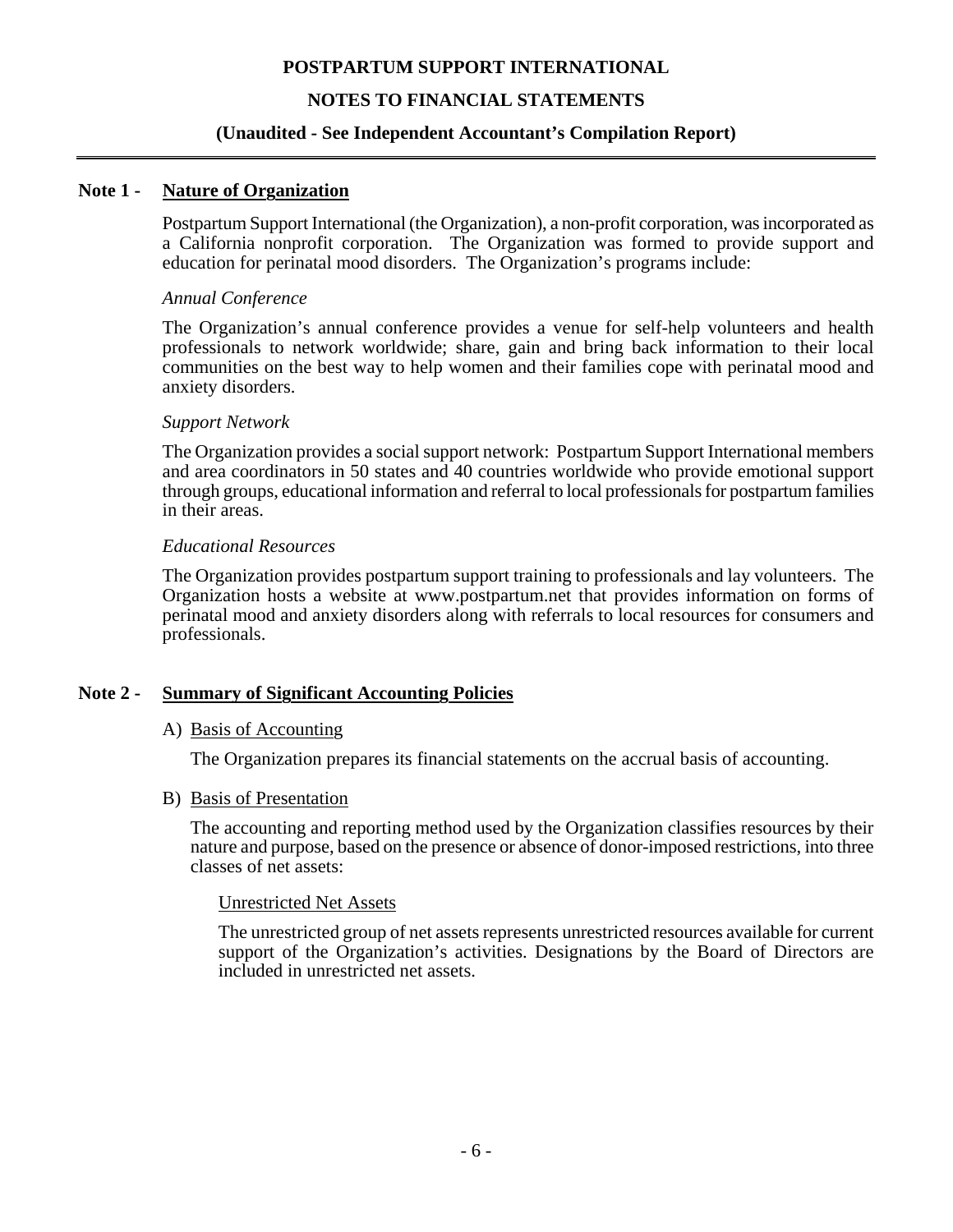# **NOTES TO FINANCIAL STATEMENTS**

# **(Unaudited - See Independent Accountant's Compilation Report)**

#### **Note 2 - Summary of Significant Accounting Policies (Continued)**

#### Temporarily Restricted Net Assets

Temporarily restricted net assets include gifts which may be fully expended but have been restricted by donors for certain purposes or are subject to time restrictions.

#### Permanently Restricted Net Assets

Permanently restricted net assets include gifts and endowment funds, which require by donor restriction that the corpus be invested in perpetuity and only the income be made available to the Organization for use in accordance with donor restrictions.

#### C) Income Taxes

The Organization is organized as a California nonprofit corporation and is exempt from federal and state income taxes under Section 501(c) (3) of the Internal Revenue Code and similar state provisions. The Organization has not been classified as a private foundation as defined by the Internal Revenue Code.

The Organization has adopted the accounting for uncertainty in income tax provisions contained within accounting principles generally accepted in the United States of America ("GAAP"). This guidance requires the evaluation of tax positions taken or expected to be taken in the course of preparing the Organization's financial statements to determine whether the tax positions are more likely than not of being sustained by the applicable tax authority. Tax positions not deemed to meet the more likely than not threshold would be recorded as a tax benefit or expense in the current year. Management evaluated the Organization's tax positions and concluded that the Organization had taken no uncertain tax positions that require adjustment to the financial statements to comply with the provisions of this guidance. However, the conclusions regarding accounting for uncertainty in income taxes will be subject to review and may be adjusted at a later date based on factors including, but not limited to, ongoing analysis of tax laws, regulations, and interpretations thereof.

The Organization files income tax returns in the U.S. federal jurisdiction and in the states of California and Oregon. The Foundation is no longer subject to U.S. federal tax authorities for the years before 2011 and for state tax authorities for years before 2010.

#### D) Use of Estimates

 The preparation of financial statements in conformity with generally accepted accounting principles requires management of the Organization to make estimates and assumptions that affect the amounts of assets, liabilities, revenues and expenses reported in the financial statements and accompanying notes. Actual results could differ from those estimates. Significant estimates include the estimated useful lives of equipment and allocation of costs by function.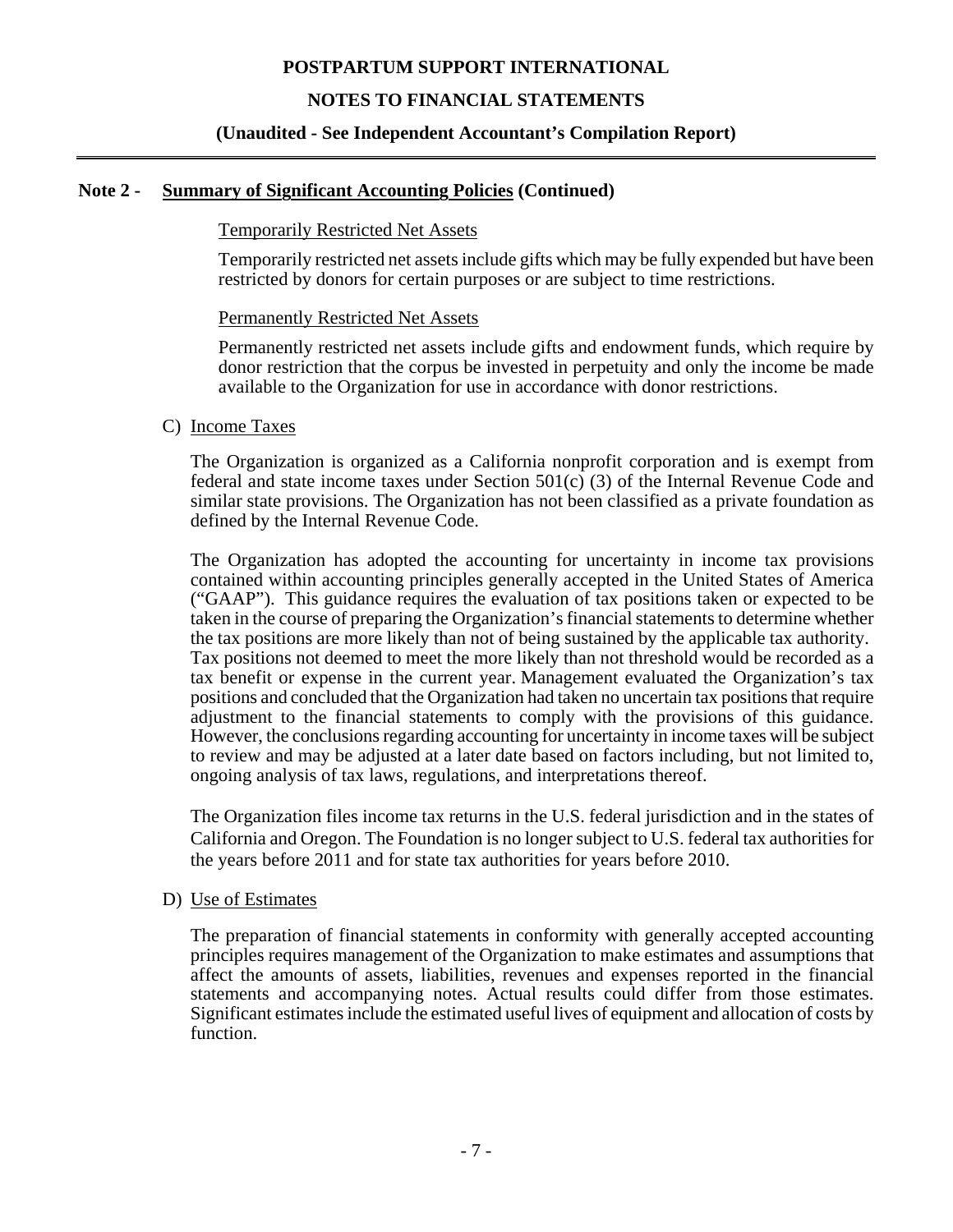# **NOTES TO FINANCIAL STATEMENTS**

# **(Unaudited - See Independent Accountant's Compilation Report)**

#### **Note 2 - Summary of Significant Accounting Policies (Continued)**

#### E) Cash Equivalents

For the purposes of the statement of cash flows, the Organization considers all highly liquid instruments purchased with an original maturity of three months or less to be cash equivalents.

#### F) Equipment

Equipment is recorded at cost with depreciation calculated using the straight line method over the estimated useful lives of the assets, which is three years. The Organization's policy is to capitalize equipment with a life greater than one year if the cost exceeds \$1,000.

#### G) Donor Restrictions

The Organization reports gifts of cash and other assets as restricted support if they are received with donor stipulations that limit the use of the donated assets. When a donor restriction expires (that is, when a stipulated time restriction ends or a purpose restriction is accomplished), temporarily restricted net assets are reclassified as unrestricted net assets and reported in the statement of activities as net assets released from restrictions. Donor-restricted contributions whose restrictions are met in the same year as received are reflected as unrestricted contributions in the statement of activities.

The Organization reports gifts of property and equipment (or other long-lived assets) as unrestricted contributions unless explicit donor stipulations specify how the donated assets must be used. Gifts of long-lived assets with explicit restrictions that specify how the assets are to be used and gifts of cash or other assets that must be used to acquire long-lived assets are reported as restricted contributions. Absent explicit donor stipulations about how long those long-lived assets must be maintained, the Organization reports expirations of donor restrictions when the donated or acquired long-lived assets are placed in service.

# H) Functional Allocation of Expenses

The costs of providing the various programs and other supporting services have been summarized on a functional basis in the statement of functional expenses. Expenses that can be specifically identified with a specific program or supporting service are charged directly to the related program or supporting service. Expenses that are associated with more than one program or supporting service are allocated based on time spent in the various functions as estimated by the Organization's management.

#### I) Donated Services

No amounts are reflected in the financial statements for donated services since no objective basis is available to measure the value of such services. However, a substantial number of volunteers, including the Board of Directors, have donated significant amounts of their time to the Organization.